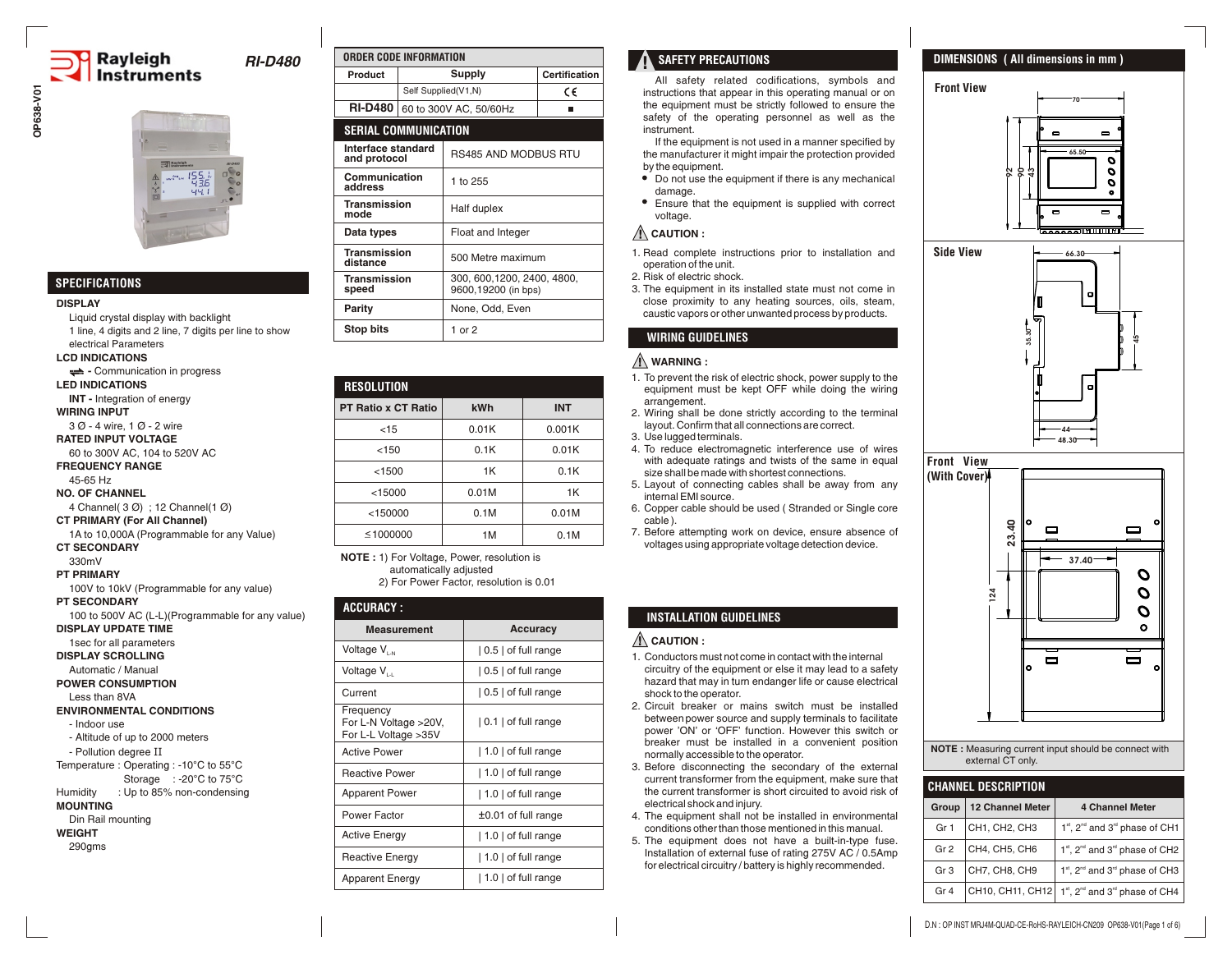# **FRONT PANEL DESCRIPTION**



## **ONLINE PAGE DESCRIPTION**

There are 2 dedicated key labeled as ( $\Box$ ) and PRG with symbols marked as  $\triangleright$  and  $\bigwedge$  to read meter parameters.

At power ON meter displays average line to neural voltage at first line and energy at 2nd line in auto mode.

### **ONLINE PAGE DESCRIPTION FOR 4 CHANNEL 3P4W**

| <b>FIRST KEY</b><br>$(D)$ PRESS          | <b>SECOND KEY</b><br>$(A)$ PRESS | <b>DESCRIPTION</b>                                                                     |
|------------------------------------------|----------------------------------|----------------------------------------------------------------------------------------|
|                                          |                                  | Displays average line to neutral<br>voltage and CH 1 Active Energy.                    |
| <b>Press</b><br>(D)                      | 1st time                         | Displays average line to neutral<br>voltage and CH 2 Active Energy.                    |
| kev<br>(1st Time)                        | 2nd time                         | Displays average line to neutral<br>voltage and CH 3 Active Energy.                    |
|                                          | 3rd time                         | Displays average line to neutral<br>voltage and CH 4 Active Energy.                    |
|                                          | 4th time                         | Displays average line to neutral<br>voltage and total Active Energy<br>of all channel. |
| <b>Press</b><br>(D)<br>key<br>(2nd Time) |                                  | Displays line to neutral<br>voltage of CH 1.                                           |
|                                          | 1st time                         | Displays line to neutral<br>voltage of CH 2.                                           |
|                                          | 2nd time                         | Displays line to neutral<br>voltage of CH 3.                                           |
|                                          | 3rd time                         | Displays line to neutral<br>voltage of CH 4.                                           |
| <b>Press</b>                             |                                  | Displays line to line<br>voltage of CH 1.                                              |
| (D)<br>key<br>(3rd Time)                 | 1st time                         | Displays line to line<br>voltage of CH <sub>2</sub> .                                  |
|                                          | 2nd time                         | Displays line to line<br>voltage of CH 3.                                              |
|                                          | 3rd time                         | Displays line to line<br>voltage of CH 4.                                              |
|                                          |                                  | Displays current of CH 1.                                                              |
| <b>Press</b><br>(D)                      | 1st time                         | Displays current of CH 2.                                                              |
| key<br>(4th Time)                        | 2nd time                         | Displays current of CH 3.                                                              |
|                                          | 3rd time                         | Displays current of CH 4.                                                              |

|                                          | <b>FIRST KEY</b><br>(D) PRESS | <b>SECOND KEY</b><br>$(A)$ PRESS             | <b>DESCRIPTION</b>                                                                        |                                                                                  | CT MOUNTING DESCRIPT                                                             |                           |
|------------------------------------------|-------------------------------|----------------------------------------------|-------------------------------------------------------------------------------------------|----------------------------------------------------------------------------------|----------------------------------------------------------------------------------|---------------------------|
| <b>RI-D480</b>                           |                               |                                              | Displays CH 1 Power Factor<br>and frequency.                                              |                                                                                  | 1) For CT mounting first go to the curre<br>requirement CH1, CH2, CH3, CH4.      |                           |
| <b>Press</b><br>(D)<br>key<br>(5th Time) | 1st time                      | Displays CH 2 Power Factor<br>and frequency. |                                                                                           | 2) Press enter key for 3 sec to display                                          |                                                                                  |                           |
|                                          | 2nd time                      | Displays CH 3 Power Factor<br>and frequency. |                                                                                           | method: RHS/LHS/ is ok /not ok/ inva<br>3) Range for ok : if PF is in between of |                                                                                  |                           |
|                                          |                               | 3rd time                                     | Displays CH 4 Power Factor<br>and frequency.                                              | Range for not ok : if PF is not betwe<br>Range for invalid : if current is zero  |                                                                                  |                           |
|                                          |                               |                                              | Displays average line to neutral                                                          |                                                                                  |                                                                                  |                           |
|                                          | <b>Press</b>                  |                                              | voltage and CH 1 Reactive Energy.<br>Displays average line to neutral                     |                                                                                  |                                                                                  |                           |
|                                          | (D)                           | 1st time                                     | voltage and CH 2 Reactive Energy.                                                         |                                                                                  | <b>NOTE</b> : In 1P2W for 4 Channel meter<br>same as 3P4W only selected phase pa |                           |
| s (口 ) and<br>o read meter               | key<br>(6th Time)             | 2nd time                                     | Displays average line to neutral<br>voltage and CH 3 Reactive Energy.                     |                                                                                  |                                                                                  |                           |
| eline to neural<br>in auto mode.         |                               | 3rd time                                     | Displays average line to neutral<br>voltage and CH 4 Reactive Energy.                     |                                                                                  |                                                                                  |                           |
| NNEL 3P4W                                |                               | 4th time                                     | Displays average line to neutral<br>voltage and total Reactive Energy<br>of all channel.  | <b>FIRST KEY   SECOND KEY</b>                                                    | <b>ONLINE PAGE DESCRIPTION FOR 1</b>                                             |                           |
| PTION                                    |                               |                                              | Displays average line to neutral<br>voltage and CH 1 Apparent Energy.                     | $(D)$ PRESS                                                                      | $(A)$ PRESS                                                                      |                           |
| ge line to neutral<br>11 Active Energy.  | <b>Press</b>                  | 1st time                                     | Displays average line to neutral<br>voltage and CH 2 Apparent Energy.                     |                                                                                  |                                                                                  | <b>Displays</b><br>and CH |
| ge line to neutral                       | (D)<br>key                    | 2nd time                                     | Displays average line to neutral<br>voltage and CH 3 Apparent Energy.                     |                                                                                  |                                                                                  | Display<br>and CH         |
| 12 Active Energy.<br>e line to neutral   | (7th Time)                    | 3rd time                                     | Displays average line to neutral<br>voltage and CH 4 Apparent Energy.                     |                                                                                  | 1st time                                                                         | Display                   |
| 3 Active Energy.<br>ge line to neutral   |                               | 4th time                                     | Displays average line to neutral<br>voltage and total Apparent Energy<br>off all channel. |                                                                                  | 2nd time                                                                         | and CH<br>Display         |
| 4 Active Energy.<br>e line to neutral    |                               |                                              | Displays Active Power of CH 1.                                                            | <b>Press</b><br>(D)                                                              | 3rd time                                                                         | and CH                    |
| al Active Energy                         | Press<br>(D)                  | 1st time                                     | Displays Active Power of CH 2.                                                            | key<br>(1st Time)                                                                | 4th time                                                                         | <b>Display</b><br>and CH  |
| neutral                                  | key<br>(8th Time)             | 2nd time                                     | Displays Active Power of CH 3.                                                            |                                                                                  |                                                                                  | Display                   |
| o neutral<br>2.<br>neutral               |                               | 3rd time                                     | Displays Active Power of CH 4.                                                            |                                                                                  | 5th time                                                                         | and CH                    |
| o neutral                                |                               |                                              | Displays Reactive Power of CH 1.                                                          |                                                                                  | 6th time                                                                         | Display<br>and CH         |
| 4.                                       | Press<br>(D)                  | 1st time                                     | Displays Reactive Power of CH 2.                                                          |                                                                                  |                                                                                  | <b>Display</b><br>and CH  |
| to line<br>l 1.                          | key<br>(9th Time)             | 2nd time                                     | Displays Reactive Power of CH 3.                                                          |                                                                                  | 7th time                                                                         |                           |
| to line<br>ł 2.                          |                               | 3rd time                                     | Displays Reactive Power of CH 4.                                                          |                                                                                  | 8th time                                                                         | Display<br>and CH         |
| to line<br>HЗ.                           | <b>Press</b>                  |                                              | Displays Apparent Power of CH 1.                                                          |                                                                                  | 9th time                                                                         | <b>Display</b><br>and CH  |
| o line<br>4.                             | (D)<br>key                    | 1st time                                     | Displays Apparent Power of CH 2.                                                          |                                                                                  |                                                                                  | Display                   |
| nt of CH 1.                              | (10th Time)                   | 2nd time                                     | Displays Apparent Power of CH 3.                                                          |                                                                                  | 10th time                                                                        | and CH                    |
| nt of CH 2.                              |                               | 3rd time                                     | Displays Apparent Power of CH 4.                                                          |                                                                                  | 11th time                                                                        | <b>Display</b><br>and CH  |
| ent of CH 3.                             |                               |                                              |                                                                                           |                                                                                  | 12th time                                                                        | Display<br>and To         |

|                                                                                                 | CT MOUNTING DESCRIPTION                |                                                                                                                  | FI  |  |
|-------------------------------------------------------------------------------------------------|----------------------------------------|------------------------------------------------------------------------------------------------------------------|-----|--|
| 1) For CT mounting first go to the current page as per the<br>requirement CH1, CH2, CH3, CH4.   |                                        |                                                                                                                  |     |  |
| 2) Press enter key for 3 sec to display CT mounting<br>method: RHS/LHS/ is ok /not ok/ invalid. |                                        |                                                                                                                  |     |  |
|                                                                                                 | Range for invalid : if current is zero | 3) Range for ok: if PF is in between of 0.8L to 0.8C<br>Range for not ok: if PF is not between of 0.8L to 0.8C   | (2r |  |
|                                                                                                 |                                        | NOTE : In 1P2W for 4 Channel meter all pages will be<br>same as 3P4W only selected phase parameter will display. |     |  |
|                                                                                                 |                                        | <b>ONLINE PAGE DESCRIPTION FOR 12 CHANNEL 1P2W</b>                                                               | (3  |  |
| <u>FIRST KEY</u><br>$(D)$ PRESS                                                                 | <b>SECOND KEY</b><br>(A) PRESS         | DESCRIPTION                                                                                                      |     |  |
|                                                                                                 |                                        | Displays line to neutral voltage<br>and CH 1 Active Energy.                                                      |     |  |
|                                                                                                 | 1st time                               | Displays line to neutral voltage<br>and CH 2 Active Energy.                                                      | (4  |  |
|                                                                                                 | 2nd time                               | Displays line to neutral voltage<br>and CH 3 Active Energy.                                                      |     |  |
| <b>Press</b><br>(D)                                                                             | 3rd time                               | Displays line to neutral voltage<br>and CH 4 Active Energy.                                                      |     |  |
| key<br>(1st Time)                                                                               | 4th time                               | Displays line to neutral voltage<br>and CH 5 Active Energy.                                                      |     |  |
|                                                                                                 | 5th time                               | Displays line to neutral voltage<br>and CH 6 Active Energy.                                                      |     |  |
|                                                                                                 | 6th time                               | Displays line to neutral voltage<br>and CH 7 Active Energy.                                                      | (5  |  |
|                                                                                                 | 7th time                               | Displays line to neutral voltage<br>and CH 8 Active Energy.                                                      |     |  |
|                                                                                                 | 8th time                               | Displays line to neutral voltage<br>and CH 9 Active Energy.                                                      |     |  |
|                                                                                                 | 9th time                               | Displays line to neutral voltage<br>and CH 10 Active Energy.                                                     |     |  |
| Displays line to neutral voltage<br>and CH 11 Active Energy.<br>10th time                       |                                        |                                                                                                                  |     |  |
|                                                                                                 | 11th time                              | Displays line to neutral voltage<br>and CH 12 Active Energy.                                                     |     |  |

Displays line to neutral voltage and Total Active Energy of all

channel.

12th time

| ONLINE PAGE DESCRIPTION FOR 12 CHANNEL 1P2W |                                  |                                                               |  |
|---------------------------------------------|----------------------------------|---------------------------------------------------------------|--|
| <b>FIRST KEY</b><br>$(D)$ PRESS             | <b>SECOND KEY</b><br>$(A)$ PRESS | DESCRIPTION                                                   |  |
|                                             |                                  | Displays line to neutral<br>voltage of group 1.               |  |
| <b>Press</b><br>(D)                         | 1st time                         | Displays line to neutral<br>voltage of group 2.               |  |
| key<br>(2nd Time)                           | 2nd time                         | Displays line to neutral<br>voltage of group 3.               |  |
|                                             | 3rd time                         | Displays line to neutral<br>voltage of group 4.               |  |
|                                             |                                  | Displays current of group 1.                                  |  |
| <b>Press</b><br>(D)                         | 1st time                         | Displays current of group 2.                                  |  |
| key<br>(3rd Time)                           | 2nd time                         | Displays current of group 3.                                  |  |
|                                             | 3rd time                         | Displays current of group 4.                                  |  |
|                                             |                                  | Displays group 1 Power Factor<br>and Frequency.               |  |
| <b>Press</b><br>(D)                         | 1st time                         | Displays group 2 Power Factor<br>and Frequency.               |  |
| key<br>(4th Time)                           | 2nd time                         | Displays group 3 Power Factor<br>and Frequency.               |  |
|                                             | 3rd time                         | Displays group 4 Power Factor<br>and Frequency.               |  |
|                                             |                                  | Displays line to neutral voltage<br>and CH 1 Reactive Energy. |  |
|                                             | 1st time                         | Displays line to neutral voltage<br>and CH 2 Reactive Energy. |  |
|                                             | 2nd time                         | Displays line to neutral voltage<br>and CH 3 Reactive Energy. |  |
| <b>Press</b>                                | 3rd time                         | Displays line to neutral voltage<br>and CH 4 Reactive Energy. |  |
| (D)<br>key<br>(5th Time)                    | 4th time                         | Displays line to neutral voltage<br>and CH 5 Reactive Energy. |  |
|                                             | 5th time                         | Displays line to neutral voltage<br>and CH 6 Reactive Energy. |  |
|                                             | 6th time                         | Displays line to neutral voltage<br>and CH 7 Reactive Energy. |  |
|                                             | 7th time                         | Displays line to neutral voltage<br>and CH 8 Reactive Energy. |  |

8th time 9th time

Displays line to neutral voltage and CH 9 Reactive Energy. Displays line to neutral voltage and CH 10 Reactive Energy.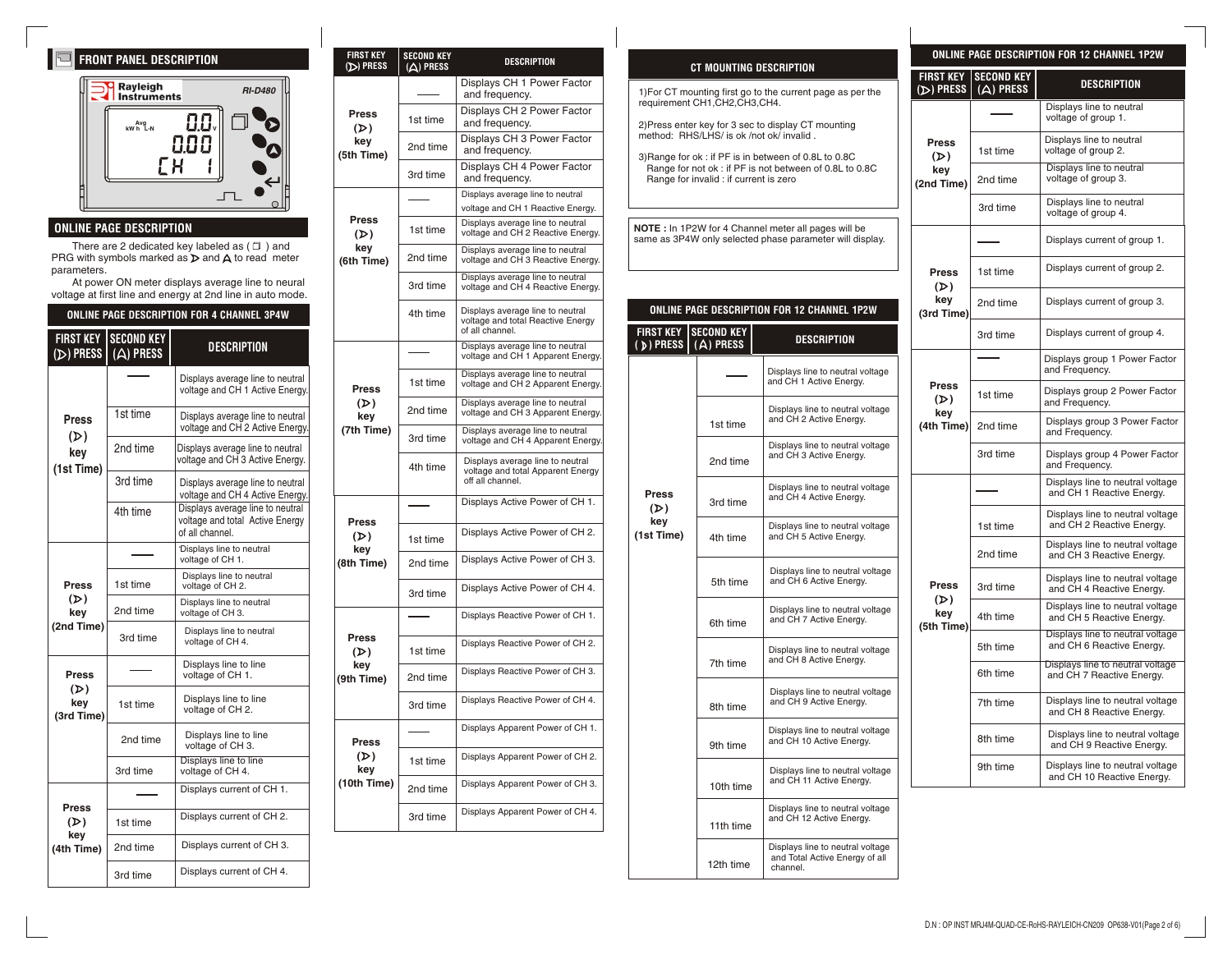| <b>FIRST KEY</b><br>$(D)$ PRESS | <b>SECOND KEY</b><br>$(A)$ PRESS | DESCRIPTION                                                                      |
|---------------------------------|----------------------------------|----------------------------------------------------------------------------------|
| <b>Press</b>                    |                                  | Displays line to neutral voltage and<br>CH 11 Reactive Energy                    |
| (D)<br>key<br>(5th Time)        |                                  | Displays line to neutral voltage and<br>CH 12 Reactive Energy                    |
|                                 |                                  | Displays line to neutral voltage<br>and Total Reactive Energy of all<br>channel. |
|                                 |                                  | Displays line to neutral voltage<br>and CH 1 Apparent Energy.                    |
|                                 |                                  | Displays line to neutral voltage<br>and CH 2 Apparent Energy.                    |
|                                 |                                  | Displays line to neutral voltage<br>and CH 3 Apparent Energy.                    |
|                                 |                                  | Displays line to neutral voltage<br>and CH 4 Apparent Energy.                    |
| Press                           |                                  | Displays line to neutral voltage<br>and CH 5 Apparent Energy.                    |
| (D)<br>key                      |                                  | Displays line to neutral voltage<br>and CH 6 Apparent Energy.                    |
| (6th Time)                      |                                  | Displays line to neutral voltage<br>and CH 7 Apparent Energy.                    |
|                                 |                                  | Displays line to neutral voltage<br>and CH 8 Apparent Energy.                    |
|                                 |                                  | Displays line to neutral voltage<br>and CH 9 Apparent Energy.                    |
|                                 |                                  | Displays line to neutral voltage<br>and CH 10 Apparent Energy.                   |
|                                 |                                  | Displays line to neutral voltage<br>and CH 11 Apparent Energy.                   |
|                                 |                                  | Displays line to neutral voltage<br>and CH 12 Apparent Energy.                   |
|                                 |                                  | Displays line to neutral voltage<br>and Total Apparent Energy of all<br>channel. |
|                                 |                                  | Displays Active Power of<br>group 1.                                             |
| Press<br>$(\mathcal{D})$<br>key |                                  | Displays Active Power of<br>group 2.                                             |
| (7th Time)                      |                                  | Displays Active Power of<br>group 3.                                             |
|                                 |                                  | Displays Active Power of<br>group 4.                                             |
|                                 |                                  | Displays Reactive Power of<br>group 1.                                           |
| Press<br>(D)<br>key             |                                  | Displays Reactive Power of<br>group 2.                                           |
| (8th Time)                      |                                  | Displays Reactive Power of<br>group 3.                                           |
|                                 |                                  | Displays Reactive Power of<br>group 4.                                           |

| FIRST KEY<br>$(D)$ PRESS                                                                                                 | <b>SECOND KEY</b><br>$(A)$ PRESS | <b>DESCRIPTION</b>                     |  |
|--------------------------------------------------------------------------------------------------------------------------|----------------------------------|----------------------------------------|--|
| <b>Press</b>                                                                                                             |                                  | Displays Apparent Power of<br>group 1. |  |
| (D)<br>kev                                                                                                               | 1st time                         | Displays Apparent Power of<br>group 2. |  |
| (9th Time)                                                                                                               | 2nd time                         | Displays Apparent Power of<br>group 3. |  |
|                                                                                                                          | 3rd time                         | Displays Apparent Power of<br>group 4. |  |
| <b>SERIAL NUMBER DESCRIPTION</b>                                                                                         |                                  |                                        |  |
| Press $\bigtriangleup$ key for 10sec. to display 8 digit serial number<br>only for 10sec. at 2nd and 3rd line of display |                                  |                                        |  |

### **AUTO / MANUAL PAGE MODE DESCRIPTION :**

Press  $\Box$  (First) key for 3sec. to toggle between Automatic and Manual mode. **Note :** By default unit operates in automatic mode.

In automatic mode online pages scroll automatically at the rate of 5 sec. per page.

In automatic mode when any key is pressed, unit temporarily switches to manual mode and the appropriate page is displayed, also if any key is not pressed for 5sec., unit resumes automatic mode.

### **CONFIGURATION**

There are 3 dedicated key with symbols marked as  $D$ ,  $\Delta$  and  $4$ . Use these 3 key to enter into configuration / change setting.

**Note :** The settings should be done by a professional**,** after going through this users manual and after having

understood the application situation. For the configuration setting mode :

 $\bullet$  Use A and  $\leftarrow$  for 3 sec. to enter or exit from config mode • Use Dshift key to move cursor left or right by one digit each time. After last digit of display cursor shift at 1st

digit of display.

- $\bullet$  Use  $\bigtriangleup$  increment key for increasing the parameter value. ● Use< Hey to save the setting and move on to next page
- $\bullet$  Use A and  $\nu$  keys to go back to previous page.

| Config.<br>page. | <b>Function</b>          | Range or<br><b>Selection</b>                        | Factory<br>Setting |
|------------------|--------------------------|-----------------------------------------------------|--------------------|
|                  | Password                 | 0000 to 9998                                        | 1000               |
| 1                | Change Password          | No / Yes                                            | No                 |
| 1.1              | New Password             | 0000 to 9998                                        | 0000               |
| 2                | No of Channel            | $4$ CH $/$<br>12 CH                                 | 4 CH               |
| 3                | <b>Network Selection</b> |                                                     | 3P4W               |
|                  | For 4 Channel            | 3P4W,<br>1P2W-P1,<br>1P2W-P2,<br>1P2W-P3.           |                    |
|                  | For 12 Channel           | 1P2W                                                |                    |
| $\overline{4}$   | <b>CT Secondary</b>      | 1                                                   | 1                  |
|                  | For 4 Channel            |                                                     |                    |
| 5                | CT Primary CH 1          | 1 to 10000                                          | 1                  |
| 6                | CT Primary CH 2          | 1 to 10000                                          | 1                  |
| 7                | CT Primary CH 3          | 1 to 10000                                          | 1                  |
| 8                | CT Primary CH 4          | 1 to 10000                                          | 1                  |
|                  | For 12 Channel           |                                                     |                    |
| 5                | CT Primary Gr 1          | 1 to 10000                                          | 1                  |
| 6                | CT Primary Gr 2          | 1 to 10000                                          | 1                  |
| 7                | CT Primary Gr 3          | 1 to 10000                                          | 1                  |
| 8                | CT Primary Gr 4          | 1 to 10000                                          | 1                  |
| 9                | L1 CT mounting           | RHS/LHS                                             | <b>RHS</b>         |
| 10               | L2 CT mounting           | RHS/LHS                                             | <b>RHS</b>         |
| 11               | L3 CT mounting           | RHS/LHS                                             | <b>RHS</b>         |
| 12               | L4 CT mounting           | RHS/LHS                                             | <b>RHS</b>         |
| 13               | PT Secondary             | 100 to 500                                          | 350                |
| 14               | PT primary               | 100 to 10000                                        | 350                |
| 15               | Slave Id                 | 1 to 255                                            | 1                  |
| 16               | <b>Baud Rate</b>         | 300, 600,<br>1200, 2400,<br>4800, 9600<br>and 19200 | 9600               |
| 17               | Parity                   | None, Odd,<br>Even                                  | None               |
| 18               | Stop Bit                 | 1 to 2                                              | 1                  |
| 19               | Backlight                | 0000 to 7200                                        | 0000               |
| 20               | <b>Factory Default</b>   | No / Yes                                            | No                 |

| Config.<br>page. | Function            | Range or<br>Selection                                                                                    | <b>Factory</b><br><b>Setting</b> |
|------------------|---------------------|----------------------------------------------------------------------------------------------------------|----------------------------------|
| 21               | <b>Reset Energy</b> | No / Yes                                                                                                 | No                               |
| 21.1             | Password            | 0001 to 9999                                                                                             | 1001                             |
| 21.2             | <b>Reset Kwh</b>    |                                                                                                          | None                             |
|                  | For 4 Channel       | CH 1, CH 2,<br>CH 3, CH 4<br>None and All                                                                |                                  |
|                  | For 12 Channel      | CH 1, CH 2,<br>CH 3, CH 4,<br>CH 5, CH 6,<br>CH 7, CH 8,<br>CH 9, CH 10,<br>CH 11, CH 12<br>None and All |                                  |
| 21.3             | <b>Reset Kvarh</b>  |                                                                                                          | None                             |
|                  | For 4 Channel       | CH 1, CH 2,<br>CH 3, CH 4<br>None and All                                                                |                                  |
|                  | For 12 Channel      | CH 1, CH 2,<br>CH 3, CH 4,<br>CH 5, CH 6,<br>CH 7, CH 8,<br>CH 9, CH 10,<br>CH 11, CH 12<br>None and All |                                  |
| 21.4             | <b>Reset Kvah</b>   |                                                                                                          | None                             |
|                  | For 4 Channel       | CH 1, CH 2,<br>CH 3, CH 4<br>None and All                                                                |                                  |
|                  | For 12 Channel      | CH 1, CH 2,<br>CH 3, CH 4,<br>CH 5, CH 6,<br>CH 7, CH 8,<br>CH 9, CH 10,<br>CH 11, CH 12<br>None and All |                                  |

For resetting energy parameters user will be prompted the password. If correct password is entered, the user will be able to reset all energy parameters. This password will be value which will be greater than the configuration password by 1.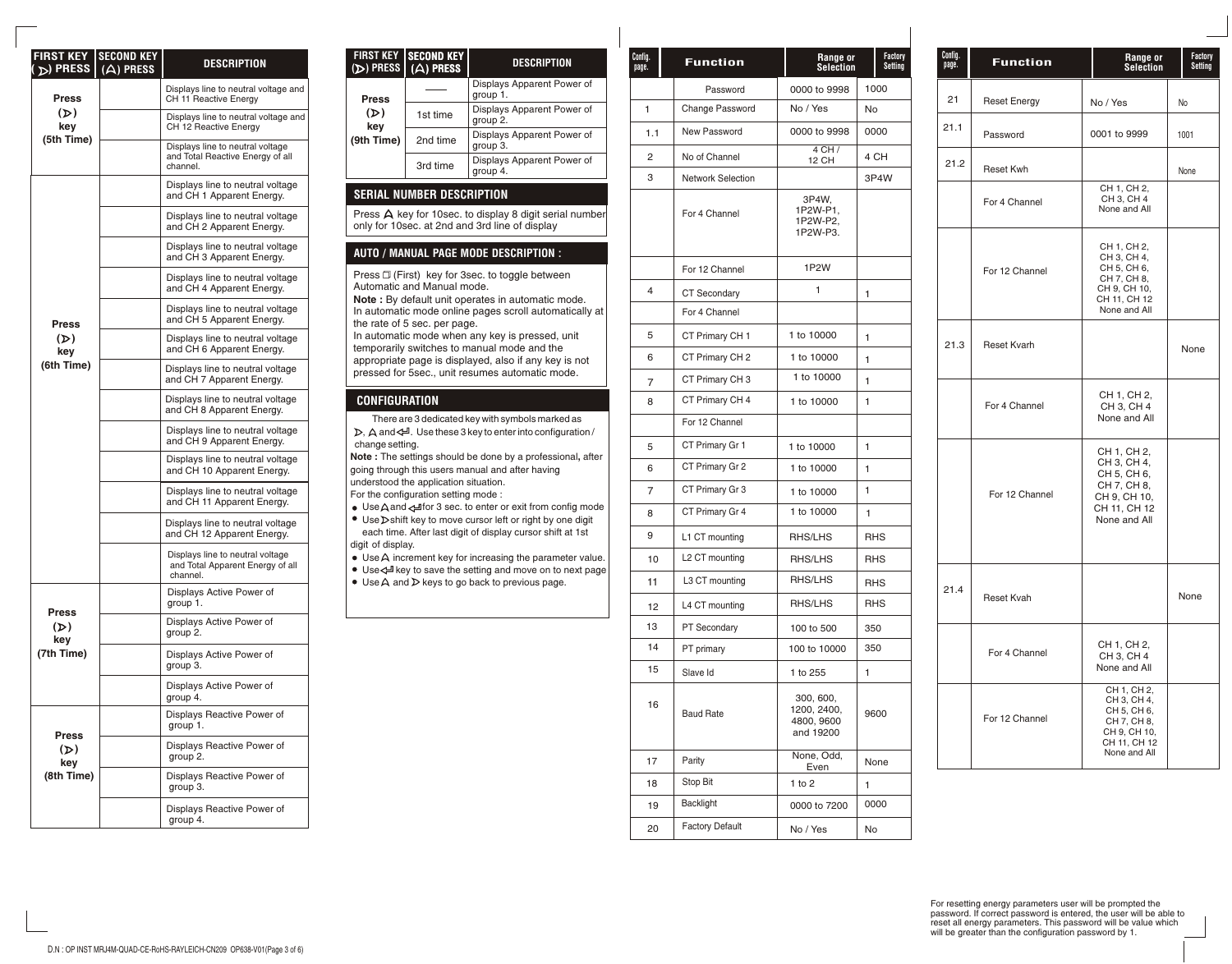# **MODBUS REGISTER ADDRESSES LIST**

### **Readable parameters for 4 Channel Meter : [ Length (Register) : 2 ; Data Structure : Float ]**

| 1st Phase line to neutral voltage of CH 1<br>30000<br>0x00<br>2nd Phase line to neutral voltage of CH 1<br>0x02<br>30002<br>30004<br>0x04<br>3rd Phase line to neutral voltage of CH 1<br>Average line to neutral voltage of CH 1<br>30006<br>0x06<br>1st Phase line to line voltage of CH 1<br>30008<br>0x08<br>2nd Phase line to line voltage of CH 1<br>30010<br>0x0A<br>3rd Phase line to line voltage of CH 1<br>30012<br>0x0C<br>Average line to line voltage of CH 1<br>30014<br>0x0E<br>1st Phase current of CH 1<br>30016<br>0x10<br>2nd Phase current of CH 1<br>30018<br>0x12<br>3rd Phase current of CH 1<br>0x14<br>30020 |  |
|----------------------------------------------------------------------------------------------------------------------------------------------------------------------------------------------------------------------------------------------------------------------------------------------------------------------------------------------------------------------------------------------------------------------------------------------------------------------------------------------------------------------------------------------------------------------------------------------------------------------------------------|--|
|                                                                                                                                                                                                                                                                                                                                                                                                                                                                                                                                                                                                                                        |  |
|                                                                                                                                                                                                                                                                                                                                                                                                                                                                                                                                                                                                                                        |  |
|                                                                                                                                                                                                                                                                                                                                                                                                                                                                                                                                                                                                                                        |  |
|                                                                                                                                                                                                                                                                                                                                                                                                                                                                                                                                                                                                                                        |  |
|                                                                                                                                                                                                                                                                                                                                                                                                                                                                                                                                                                                                                                        |  |
|                                                                                                                                                                                                                                                                                                                                                                                                                                                                                                                                                                                                                                        |  |
|                                                                                                                                                                                                                                                                                                                                                                                                                                                                                                                                                                                                                                        |  |
|                                                                                                                                                                                                                                                                                                                                                                                                                                                                                                                                                                                                                                        |  |
|                                                                                                                                                                                                                                                                                                                                                                                                                                                                                                                                                                                                                                        |  |
|                                                                                                                                                                                                                                                                                                                                                                                                                                                                                                                                                                                                                                        |  |
|                                                                                                                                                                                                                                                                                                                                                                                                                                                                                                                                                                                                                                        |  |
| Average current of CH 1<br>0x16<br>30022                                                                                                                                                                                                                                                                                                                                                                                                                                                                                                                                                                                               |  |
| 30024<br>0x18<br>Frequency                                                                                                                                                                                                                                                                                                                                                                                                                                                                                                                                                                                                             |  |
| 1st Phase Active Power of CH 1<br>0x1A<br>30026                                                                                                                                                                                                                                                                                                                                                                                                                                                                                                                                                                                        |  |
| 2nd Phase Active Power of CH 1<br>30028<br>0x1C                                                                                                                                                                                                                                                                                                                                                                                                                                                                                                                                                                                        |  |
| 3rd Phase Active Power of CH 1<br>30030<br>0x1E                                                                                                                                                                                                                                                                                                                                                                                                                                                                                                                                                                                        |  |
| Total Active Power of CH 1<br>30032<br>0x20                                                                                                                                                                                                                                                                                                                                                                                                                                                                                                                                                                                            |  |
| 1st Phase Reactive Power of CH 1<br>30034<br>0x22                                                                                                                                                                                                                                                                                                                                                                                                                                                                                                                                                                                      |  |
| 2nd Phase Reactive Power of CH 1<br>30036<br>0x24                                                                                                                                                                                                                                                                                                                                                                                                                                                                                                                                                                                      |  |
| 3rd Phase Reactive Power of CH 1<br>30038<br>0x26                                                                                                                                                                                                                                                                                                                                                                                                                                                                                                                                                                                      |  |
| Total Reactive Power of CH 1<br>30040<br>0x28                                                                                                                                                                                                                                                                                                                                                                                                                                                                                                                                                                                          |  |
| 1st Phase Apparent Power of CH 1<br>30042<br>0x2A                                                                                                                                                                                                                                                                                                                                                                                                                                                                                                                                                                                      |  |
| 2nd Phase Apparent Power of CH 1<br>30044<br>0x2C                                                                                                                                                                                                                                                                                                                                                                                                                                                                                                                                                                                      |  |
| 3rd Phase Apparent Power of CH 1<br>30046<br>0x2E                                                                                                                                                                                                                                                                                                                                                                                                                                                                                                                                                                                      |  |
| Total Apparent Power of CH 1<br>30048<br>0x30                                                                                                                                                                                                                                                                                                                                                                                                                                                                                                                                                                                          |  |
| 1st Phase Power Factor of CH 1<br>30050<br>0x32                                                                                                                                                                                                                                                                                                                                                                                                                                                                                                                                                                                        |  |
| 2nd Phase Power Factor of CH 1<br>30052<br>0x34                                                                                                                                                                                                                                                                                                                                                                                                                                                                                                                                                                                        |  |
| 3rd Phase Power Factor of CH 1<br>30054<br>0x36                                                                                                                                                                                                                                                                                                                                                                                                                                                                                                                                                                                        |  |
| Average Power Factor of CH 1<br>30056<br>0x38                                                                                                                                                                                                                                                                                                                                                                                                                                                                                                                                                                                          |  |
| 1st Phase Active Energy of CH 1<br>30058<br>0x3A                                                                                                                                                                                                                                                                                                                                                                                                                                                                                                                                                                                       |  |
| 2nd Phase Active Energy of CH 1<br>30060<br>0x3C                                                                                                                                                                                                                                                                                                                                                                                                                                                                                                                                                                                       |  |
| 0x3E<br>3rd Phase Active Energy of CH 1<br>30062                                                                                                                                                                                                                                                                                                                                                                                                                                                                                                                                                                                       |  |
| Total Active Energy of CH 1<br>30064<br>0x40                                                                                                                                                                                                                                                                                                                                                                                                                                                                                                                                                                                           |  |
| 1st Phase Reactive Energy of CH 1<br>30066<br>0x42                                                                                                                                                                                                                                                                                                                                                                                                                                                                                                                                                                                     |  |
| 2nd Phase Reactive Energy of CH 1<br>0x44<br>30068                                                                                                                                                                                                                                                                                                                                                                                                                                                                                                                                                                                     |  |
| 3rd Phase Reactive Energy of CH 1<br>30070<br>0x46                                                                                                                                                                                                                                                                                                                                                                                                                                                                                                                                                                                     |  |
| Total Reactive Energy of CH 1<br>30072<br>0x48                                                                                                                                                                                                                                                                                                                                                                                                                                                                                                                                                                                         |  |
| 1st Phase Apparent Energy of CH 1<br>30074<br>0x4A                                                                                                                                                                                                                                                                                                                                                                                                                                                                                                                                                                                     |  |

| ADDRESS | <b>HEX</b><br>ADDRESS | <b>PARAMETER</b>                          |
|---------|-----------------------|-------------------------------------------|
| 30076   | 0x4C                  | 2nd Phase Apparent Energy of CH 1         |
| 30078   | 0x4E                  | 3rd Phase Apparent Energy of CH 1         |
| 30080   | 0x50                  | Total Apparent Energy of CH 1             |
| 30082   | 0x52                  | 1st Phase line to neutral voltage of CH 2 |
| 30084   | 0x54                  | 2nd Phase line to neutral voltage of CH 2 |
| 30086   | 0x56                  | 3rd Phase line to neutral voltage of CH 2 |
| 30088   | 0x58                  | Average line to neutral voltage of CH 2   |
| 30090   | 0x5A                  | 1st Phase line to line voltage of CH 2    |
| 30092   | 0x5C                  | 2nd Phase line to line voltage of CH 2    |
| 30094   | 0x5E                  | 3rd Phase line to line voltage of CH 2    |
| 30096   | 0x60                  | Average line to line voltage of CH 2      |
| 30098   | 0x62                  | 1st Phase current of CH 2                 |
| 30100   | 0x64                  | 2nd Phase current of CH 2                 |
| 30102   | 0x66                  | 3rd Phase current of CH 2                 |
| 30104   | 0x68                  | Average current of CH 2                   |
| 30106   | 0x6A                  | Frequency                                 |
| 30108   | 0x6C                  | 1st Phase Active Power of CH 2            |
| 30110   | 0x6E                  | 2nd Phase Active Power of CH 2            |
| 30112   | 0x70                  | 3rd Phase Active Power of CH 2            |
| 30114   | 0x72                  | Total Active Power of CH 2                |
| 30116   | 0x74                  | 1st Phase Reactive Power of CH 2          |
| 30118   | 0x76                  | 2nd Phase Reactive Power of CH 2          |
| 30120   | 0x78                  | 3rd Phase Reactive Power of CH 2          |
| 30122   | 0x7A                  | Total Reactive Power of CH 2              |
| 30124   | 0x7C                  | 1st Phase Apparent Power of CH 2          |
| 30126   | 0x7E                  | 2nd Phase Apparent Power of CH 2          |
| 30128   | 0x80                  | 3rd Phase Apparent Power of CH 2          |
| 30130   | 0x82                  | Total Apparent Power of CH 2              |
| 30132   | 0x84                  | 1st Phase Power Factor of CH 2            |
| 30134   | 0x86                  | 2nd Phase Power Factor of CH 2            |
| 30136   | <b>0x88</b>           | 3rd Phase Power Factor of CH 2            |
| 30138   | 0x8A                  | Average Power Factor of CH 2              |
| 30140   | 0x8C                  | 1st Phase Active Energy of CH 2           |
| 30142   | 0x8E                  | 2nd Phase Active Energy of CH 2           |
| 30144   | 0x90                  | 3rd Phase Active Energy of CH 2           |
| 30146   | 0x92                  | Total Active Energy of CH 2               |
| 30148   | 0x94                  | 1st Phase Reactive Energy of CH 2         |
| 30150   | 0x96                  | 2nd Phase Reactive Energy of CH 2         |

| <b>ADDRESS</b> | HEX<br><b>ADDRESS</b> | <b>PARAMETER</b>                          |  |  |
|----------------|-----------------------|-------------------------------------------|--|--|
| 30152          | 0x98                  | 3rd Phase Reactive Energy of CH 2         |  |  |
| 30154          | 0x9A                  | Total Reactive Energy of CH 2             |  |  |
| 30156          | 0x9C                  | 1st Phase Apparent Energy of CH 2         |  |  |
| 30158          | 0x9E                  | 2nd Phase Apparent Energy of CH 2         |  |  |
| 30160          | 0xA0                  | 3rd Phase Apparent Energy of CH 2         |  |  |
| 30162          | 0xA2                  | Total Apparent Energy of CH 2             |  |  |
| 30164          | 0xA4                  | 1st Phase line to neutral voltage of CH 3 |  |  |
| 30166          | 0xA6                  | 2nd Phase line to neutral voltage of CH 3 |  |  |
| 30168          | 0xA8                  | 3rd Phase line to neutral voltage of CH 3 |  |  |
| 30170          | 0xAA                  | Average line to neutral voltage of CH 3   |  |  |
| 30172          | 0xAC                  | 1st Phase line to line voltage of CH 3    |  |  |
| 30174          | 0xAE                  | 2nd Phase line to line voltage of CH 3    |  |  |
| 30176          | 0xB0                  | 3rd Phase line to line voltage of CH 3    |  |  |
| 30178          | 0xB <sub>2</sub>      | Average line to line voltage of CH 3      |  |  |
| 30180          | 0xB4                  | 1st Phase current of CH 3                 |  |  |
| 30182          | 0xB6                  | 2nd Phase current of CH 3                 |  |  |
| 30184          | 0xB8                  | 3rd Phase current of CH 3                 |  |  |
| 30186          | 0xBA                  | Average current of CH 3                   |  |  |
| 30188          | 0xBC                  | Frequency                                 |  |  |
| 30190          | 0xBE                  | 1st Phase Active Power of CH 3            |  |  |
| 30192          | 0xC0                  | 2nd Phase Active Power of CH 3            |  |  |
| 30194          | 0xC2                  | 3rd Phase Active Power of CH 3            |  |  |
| 30196          | 0xC4                  | Total Active Power of CH 3                |  |  |
| 30198          | 0xC6                  | 1st Phase Reactive Power of CH 3          |  |  |
| 30200          | 0xC8                  | 2nd Phase Reactive Power of CH 3          |  |  |
| 30202          | 0xCA                  | 3rd Phase Reactive Power of CH 3          |  |  |
| 30204          | 0xCC                  | Total Reactive Power of CH 3              |  |  |
| 30206          | 0xCE                  | 1st Phase Apparent Power of CH 3          |  |  |
| 30208          | 0xD0                  | 2nd Phase Apparent Power of CH 3          |  |  |
| 30210          | 0xD <sub>2</sub>      | 3rd Phase Apparent Power of CH 3          |  |  |
| 30212          | 0xD4                  | Total Apparent Power of CH 3              |  |  |
| 30214          | 0xD6                  | 1st Phase Power Factor of CH 3            |  |  |
| 30216          | 0xD8                  | 2nd Phase Power Factor of CH 3            |  |  |
| 30218          | 0xDA                  | 3rd Phase Power Factor of CH 3            |  |  |
| 30220          | 0xDC                  | Average Power Factor of CH 3              |  |  |
| 30222          | 0xDE                  | 1st Phase Active Energy of CH 3           |  |  |
| 30224          | 0xE0                  | 2nd Phase Active Energy of CH 3           |  |  |
| 30226          | 0xE2                  | 3rd Phase Active Energy of CH 3           |  |  |

| Total Active Energy of CH 3<br>0xE4<br>30228<br>30230<br>1st Phase Reactive Energy of CH 3<br>0xE6<br>30232<br>0xE8<br>2nd Phase Reactive Energy of CH 3<br>30234<br>0xEA<br>3rd Phase Reactive Energy of CH 3<br>Total Reactive Energy of CH 3<br>0xEC<br>30236<br>1st Phase Apparent Energy of CH 3<br>30238<br>0xEE<br>2nd Phase Apparent Energy of CH 3<br>30240<br>0xF0<br>0xF2<br>3rd Phase Apparent Energy of CH 3<br>30242<br>Total Apparent Energy of CH 3<br>30244<br>0xF4<br>1st Phase line to neutral voltage of CH 4<br>0xF6<br>30246<br>2nd Phase line to neutral voltage of CH 4<br>30248<br>0xF8<br>30250<br>0xFA<br>3rd Phase line to neutral voltage of CH 4<br>30252<br>Average line to neutral voltage of CH 4<br>0xFC<br>30254<br>0xFE<br>1st Phase line to line voltage of CH 4<br>2nd Phase line to line voltage of CH 4<br>30256<br>0x100<br>3rd Phase line to line voltage of CH 4<br>30258<br>0x102<br>30260<br>0x104<br>Average line to line voltage of CH 4<br>1st Phase current of CH 4<br>30262<br>0x106<br>2nd Phase current of CH 4<br>30264<br>0x108<br>3rd Phase current of CH 4<br>30266<br>0x10A<br>Average current of CH 4<br>30268<br>0x10C<br>30270<br>0x10E<br>Frequency<br>1st Phase Active Power of CH 4<br>30272<br>0x110<br>2nd Phase Active Power of CH 4<br>30274<br>0x112<br>3rd Phase Active Power of CH 4<br>0x114<br>30276<br>Total Active Power of CH 4<br>30278<br>0x116<br>1st Phase Reactive Power of CH 4<br>30280<br>0x118<br>2nd Phase Reactive Power of CH 4<br>30282<br>0x11A<br>3rd Phase Reactive Power of CH 4<br>30284<br>0x11C<br>Total Reactive Power of CH 4<br>30286<br>0x11E<br>30288<br>0x120<br>1st Phase Apparent Power of CH 4<br>2nd Phase Apparent Power of CH 4<br>30290<br>0x122<br>3rd Phase Apparent Power of CH 4<br>30292<br>0x124<br>Total Apparent Power of CH 4<br>30294<br>0x126<br>1st Phase Power Factor of CH 4<br>30296<br>0x128<br>2nd Phase Power Factor of CH 4<br>30298<br>0x12A<br>3rd Phase Power Factor of CH 4<br>30300<br>0x12C<br>Average Power Factor of CH 4<br>30302<br>0x12E | <b>ADDRESS</b> | HEX<br><b>ADDRESS</b> | <b>PARAMETER</b> |
|------------------------------------------------------------------------------------------------------------------------------------------------------------------------------------------------------------------------------------------------------------------------------------------------------------------------------------------------------------------------------------------------------------------------------------------------------------------------------------------------------------------------------------------------------------------------------------------------------------------------------------------------------------------------------------------------------------------------------------------------------------------------------------------------------------------------------------------------------------------------------------------------------------------------------------------------------------------------------------------------------------------------------------------------------------------------------------------------------------------------------------------------------------------------------------------------------------------------------------------------------------------------------------------------------------------------------------------------------------------------------------------------------------------------------------------------------------------------------------------------------------------------------------------------------------------------------------------------------------------------------------------------------------------------------------------------------------------------------------------------------------------------------------------------------------------------------------------------------------------------------------------------------------------------------------------------------------------------------------------------------------------------------------------------------------------------------------|----------------|-----------------------|------------------|
|                                                                                                                                                                                                                                                                                                                                                                                                                                                                                                                                                                                                                                                                                                                                                                                                                                                                                                                                                                                                                                                                                                                                                                                                                                                                                                                                                                                                                                                                                                                                                                                                                                                                                                                                                                                                                                                                                                                                                                                                                                                                                    |                |                       |                  |
|                                                                                                                                                                                                                                                                                                                                                                                                                                                                                                                                                                                                                                                                                                                                                                                                                                                                                                                                                                                                                                                                                                                                                                                                                                                                                                                                                                                                                                                                                                                                                                                                                                                                                                                                                                                                                                                                                                                                                                                                                                                                                    |                |                       |                  |
|                                                                                                                                                                                                                                                                                                                                                                                                                                                                                                                                                                                                                                                                                                                                                                                                                                                                                                                                                                                                                                                                                                                                                                                                                                                                                                                                                                                                                                                                                                                                                                                                                                                                                                                                                                                                                                                                                                                                                                                                                                                                                    |                |                       |                  |
|                                                                                                                                                                                                                                                                                                                                                                                                                                                                                                                                                                                                                                                                                                                                                                                                                                                                                                                                                                                                                                                                                                                                                                                                                                                                                                                                                                                                                                                                                                                                                                                                                                                                                                                                                                                                                                                                                                                                                                                                                                                                                    |                |                       |                  |
|                                                                                                                                                                                                                                                                                                                                                                                                                                                                                                                                                                                                                                                                                                                                                                                                                                                                                                                                                                                                                                                                                                                                                                                                                                                                                                                                                                                                                                                                                                                                                                                                                                                                                                                                                                                                                                                                                                                                                                                                                                                                                    |                |                       |                  |
|                                                                                                                                                                                                                                                                                                                                                                                                                                                                                                                                                                                                                                                                                                                                                                                                                                                                                                                                                                                                                                                                                                                                                                                                                                                                                                                                                                                                                                                                                                                                                                                                                                                                                                                                                                                                                                                                                                                                                                                                                                                                                    |                |                       |                  |
|                                                                                                                                                                                                                                                                                                                                                                                                                                                                                                                                                                                                                                                                                                                                                                                                                                                                                                                                                                                                                                                                                                                                                                                                                                                                                                                                                                                                                                                                                                                                                                                                                                                                                                                                                                                                                                                                                                                                                                                                                                                                                    |                |                       |                  |
|                                                                                                                                                                                                                                                                                                                                                                                                                                                                                                                                                                                                                                                                                                                                                                                                                                                                                                                                                                                                                                                                                                                                                                                                                                                                                                                                                                                                                                                                                                                                                                                                                                                                                                                                                                                                                                                                                                                                                                                                                                                                                    |                |                       |                  |
|                                                                                                                                                                                                                                                                                                                                                                                                                                                                                                                                                                                                                                                                                                                                                                                                                                                                                                                                                                                                                                                                                                                                                                                                                                                                                                                                                                                                                                                                                                                                                                                                                                                                                                                                                                                                                                                                                                                                                                                                                                                                                    |                |                       |                  |
|                                                                                                                                                                                                                                                                                                                                                                                                                                                                                                                                                                                                                                                                                                                                                                                                                                                                                                                                                                                                                                                                                                                                                                                                                                                                                                                                                                                                                                                                                                                                                                                                                                                                                                                                                                                                                                                                                                                                                                                                                                                                                    |                |                       |                  |
|                                                                                                                                                                                                                                                                                                                                                                                                                                                                                                                                                                                                                                                                                                                                                                                                                                                                                                                                                                                                                                                                                                                                                                                                                                                                                                                                                                                                                                                                                                                                                                                                                                                                                                                                                                                                                                                                                                                                                                                                                                                                                    |                |                       |                  |
|                                                                                                                                                                                                                                                                                                                                                                                                                                                                                                                                                                                                                                                                                                                                                                                                                                                                                                                                                                                                                                                                                                                                                                                                                                                                                                                                                                                                                                                                                                                                                                                                                                                                                                                                                                                                                                                                                                                                                                                                                                                                                    |                |                       |                  |
|                                                                                                                                                                                                                                                                                                                                                                                                                                                                                                                                                                                                                                                                                                                                                                                                                                                                                                                                                                                                                                                                                                                                                                                                                                                                                                                                                                                                                                                                                                                                                                                                                                                                                                                                                                                                                                                                                                                                                                                                                                                                                    |                |                       |                  |
|                                                                                                                                                                                                                                                                                                                                                                                                                                                                                                                                                                                                                                                                                                                                                                                                                                                                                                                                                                                                                                                                                                                                                                                                                                                                                                                                                                                                                                                                                                                                                                                                                                                                                                                                                                                                                                                                                                                                                                                                                                                                                    |                |                       |                  |
|                                                                                                                                                                                                                                                                                                                                                                                                                                                                                                                                                                                                                                                                                                                                                                                                                                                                                                                                                                                                                                                                                                                                                                                                                                                                                                                                                                                                                                                                                                                                                                                                                                                                                                                                                                                                                                                                                                                                                                                                                                                                                    |                |                       |                  |
|                                                                                                                                                                                                                                                                                                                                                                                                                                                                                                                                                                                                                                                                                                                                                                                                                                                                                                                                                                                                                                                                                                                                                                                                                                                                                                                                                                                                                                                                                                                                                                                                                                                                                                                                                                                                                                                                                                                                                                                                                                                                                    |                |                       |                  |
|                                                                                                                                                                                                                                                                                                                                                                                                                                                                                                                                                                                                                                                                                                                                                                                                                                                                                                                                                                                                                                                                                                                                                                                                                                                                                                                                                                                                                                                                                                                                                                                                                                                                                                                                                                                                                                                                                                                                                                                                                                                                                    |                |                       |                  |
|                                                                                                                                                                                                                                                                                                                                                                                                                                                                                                                                                                                                                                                                                                                                                                                                                                                                                                                                                                                                                                                                                                                                                                                                                                                                                                                                                                                                                                                                                                                                                                                                                                                                                                                                                                                                                                                                                                                                                                                                                                                                                    |                |                       |                  |
|                                                                                                                                                                                                                                                                                                                                                                                                                                                                                                                                                                                                                                                                                                                                                                                                                                                                                                                                                                                                                                                                                                                                                                                                                                                                                                                                                                                                                                                                                                                                                                                                                                                                                                                                                                                                                                                                                                                                                                                                                                                                                    |                |                       |                  |
|                                                                                                                                                                                                                                                                                                                                                                                                                                                                                                                                                                                                                                                                                                                                                                                                                                                                                                                                                                                                                                                                                                                                                                                                                                                                                                                                                                                                                                                                                                                                                                                                                                                                                                                                                                                                                                                                                                                                                                                                                                                                                    |                |                       |                  |
|                                                                                                                                                                                                                                                                                                                                                                                                                                                                                                                                                                                                                                                                                                                                                                                                                                                                                                                                                                                                                                                                                                                                                                                                                                                                                                                                                                                                                                                                                                                                                                                                                                                                                                                                                                                                                                                                                                                                                                                                                                                                                    |                |                       |                  |
|                                                                                                                                                                                                                                                                                                                                                                                                                                                                                                                                                                                                                                                                                                                                                                                                                                                                                                                                                                                                                                                                                                                                                                                                                                                                                                                                                                                                                                                                                                                                                                                                                                                                                                                                                                                                                                                                                                                                                                                                                                                                                    |                |                       |                  |
|                                                                                                                                                                                                                                                                                                                                                                                                                                                                                                                                                                                                                                                                                                                                                                                                                                                                                                                                                                                                                                                                                                                                                                                                                                                                                                                                                                                                                                                                                                                                                                                                                                                                                                                                                                                                                                                                                                                                                                                                                                                                                    |                |                       |                  |
|                                                                                                                                                                                                                                                                                                                                                                                                                                                                                                                                                                                                                                                                                                                                                                                                                                                                                                                                                                                                                                                                                                                                                                                                                                                                                                                                                                                                                                                                                                                                                                                                                                                                                                                                                                                                                                                                                                                                                                                                                                                                                    |                |                       |                  |
|                                                                                                                                                                                                                                                                                                                                                                                                                                                                                                                                                                                                                                                                                                                                                                                                                                                                                                                                                                                                                                                                                                                                                                                                                                                                                                                                                                                                                                                                                                                                                                                                                                                                                                                                                                                                                                                                                                                                                                                                                                                                                    |                |                       |                  |
|                                                                                                                                                                                                                                                                                                                                                                                                                                                                                                                                                                                                                                                                                                                                                                                                                                                                                                                                                                                                                                                                                                                                                                                                                                                                                                                                                                                                                                                                                                                                                                                                                                                                                                                                                                                                                                                                                                                                                                                                                                                                                    |                |                       |                  |
|                                                                                                                                                                                                                                                                                                                                                                                                                                                                                                                                                                                                                                                                                                                                                                                                                                                                                                                                                                                                                                                                                                                                                                                                                                                                                                                                                                                                                                                                                                                                                                                                                                                                                                                                                                                                                                                                                                                                                                                                                                                                                    |                |                       |                  |
|                                                                                                                                                                                                                                                                                                                                                                                                                                                                                                                                                                                                                                                                                                                                                                                                                                                                                                                                                                                                                                                                                                                                                                                                                                                                                                                                                                                                                                                                                                                                                                                                                                                                                                                                                                                                                                                                                                                                                                                                                                                                                    |                |                       |                  |
|                                                                                                                                                                                                                                                                                                                                                                                                                                                                                                                                                                                                                                                                                                                                                                                                                                                                                                                                                                                                                                                                                                                                                                                                                                                                                                                                                                                                                                                                                                                                                                                                                                                                                                                                                                                                                                                                                                                                                                                                                                                                                    |                |                       |                  |
|                                                                                                                                                                                                                                                                                                                                                                                                                                                                                                                                                                                                                                                                                                                                                                                                                                                                                                                                                                                                                                                                                                                                                                                                                                                                                                                                                                                                                                                                                                                                                                                                                                                                                                                                                                                                                                                                                                                                                                                                                                                                                    |                |                       |                  |
|                                                                                                                                                                                                                                                                                                                                                                                                                                                                                                                                                                                                                                                                                                                                                                                                                                                                                                                                                                                                                                                                                                                                                                                                                                                                                                                                                                                                                                                                                                                                                                                                                                                                                                                                                                                                                                                                                                                                                                                                                                                                                    |                |                       |                  |
|                                                                                                                                                                                                                                                                                                                                                                                                                                                                                                                                                                                                                                                                                                                                                                                                                                                                                                                                                                                                                                                                                                                                                                                                                                                                                                                                                                                                                                                                                                                                                                                                                                                                                                                                                                                                                                                                                                                                                                                                                                                                                    |                |                       |                  |
|                                                                                                                                                                                                                                                                                                                                                                                                                                                                                                                                                                                                                                                                                                                                                                                                                                                                                                                                                                                                                                                                                                                                                                                                                                                                                                                                                                                                                                                                                                                                                                                                                                                                                                                                                                                                                                                                                                                                                                                                                                                                                    |                |                       |                  |
|                                                                                                                                                                                                                                                                                                                                                                                                                                                                                                                                                                                                                                                                                                                                                                                                                                                                                                                                                                                                                                                                                                                                                                                                                                                                                                                                                                                                                                                                                                                                                                                                                                                                                                                                                                                                                                                                                                                                                                                                                                                                                    |                |                       |                  |
|                                                                                                                                                                                                                                                                                                                                                                                                                                                                                                                                                                                                                                                                                                                                                                                                                                                                                                                                                                                                                                                                                                                                                                                                                                                                                                                                                                                                                                                                                                                                                                                                                                                                                                                                                                                                                                                                                                                                                                                                                                                                                    |                |                       |                  |
|                                                                                                                                                                                                                                                                                                                                                                                                                                                                                                                                                                                                                                                                                                                                                                                                                                                                                                                                                                                                                                                                                                                                                                                                                                                                                                                                                                                                                                                                                                                                                                                                                                                                                                                                                                                                                                                                                                                                                                                                                                                                                    |                |                       |                  |
|                                                                                                                                                                                                                                                                                                                                                                                                                                                                                                                                                                                                                                                                                                                                                                                                                                                                                                                                                                                                                                                                                                                                                                                                                                                                                                                                                                                                                                                                                                                                                                                                                                                                                                                                                                                                                                                                                                                                                                                                                                                                                    |                |                       |                  |
|                                                                                                                                                                                                                                                                                                                                                                                                                                                                                                                                                                                                                                                                                                                                                                                                                                                                                                                                                                                                                                                                                                                                                                                                                                                                                                                                                                                                                                                                                                                                                                                                                                                                                                                                                                                                                                                                                                                                                                                                                                                                                    |                |                       |                  |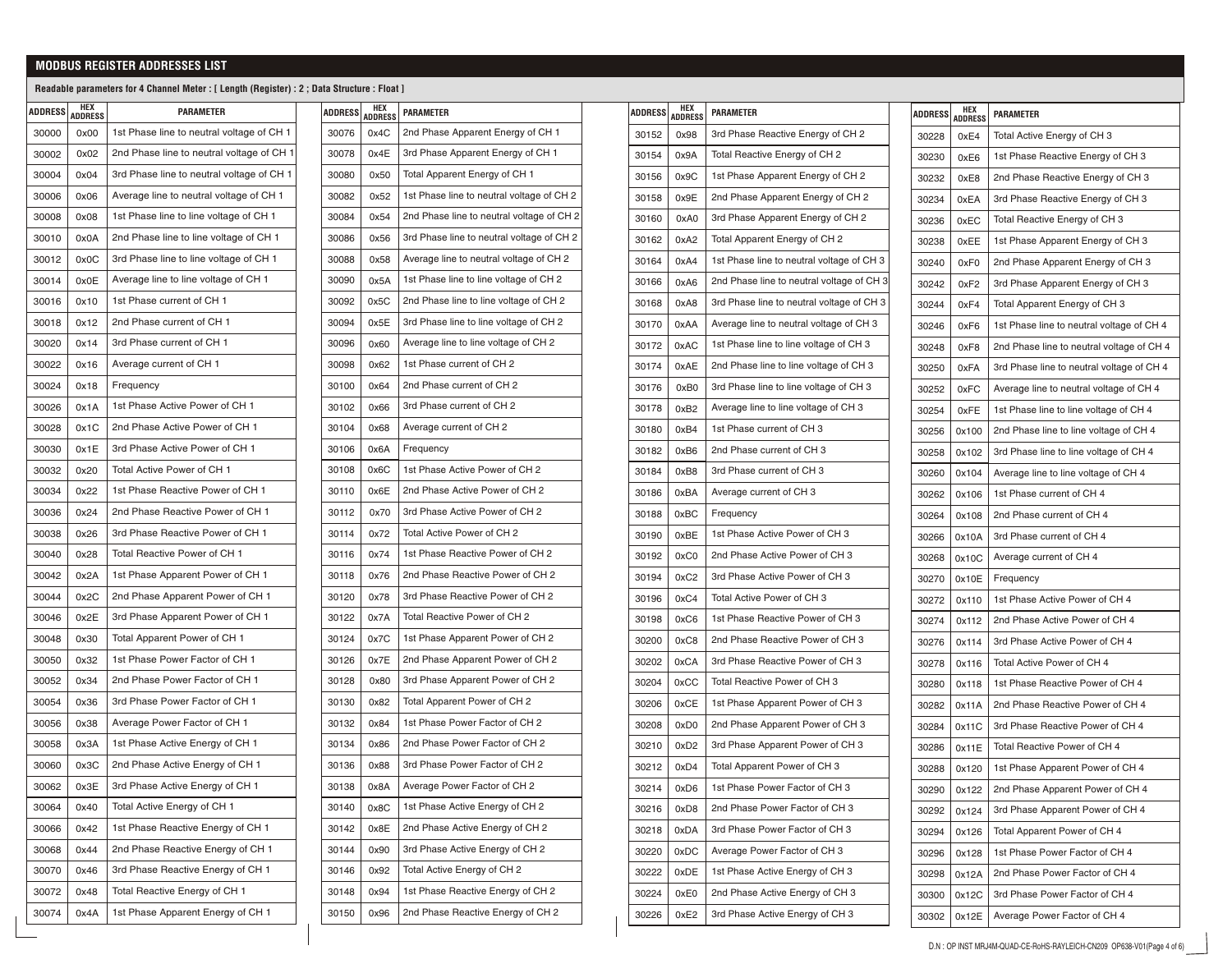### **MODBUS REGISTER ADDRESSES LIST**

**ADDRESS HEX** 

0x130 0x132 0x134 0x136 0x138 0x13A 0x13C 0x13E 0x140 0x142 0x144 0x146 0x148 0x14A 0x14C 0x14E

**ADDRESS**

## **MODBUS REGISTER ADDRESSES LIST**

**Readable / Writable parameters from RID-480**

| <b>PARAMETER</b>                      |  | Address | <b>Hex Address</b> | <b>Parameter</b>                      |                     | Range                          | Length<br>(Register) | Data<br>Structur |
|---------------------------------------|--|---------|--------------------|---------------------------------------|---------------------|--------------------------------|----------------------|------------------|
| 1st Phase Active Energy of CH 4       |  |         |                    |                                       | Min value           | <b>Max value</b>               |                      |                  |
| 2nd Phase Active Energy of CH 4       |  | 40000   | 0x00               | Password                              | $\mathsf{O}\xspace$ | 9998                           | $\mathbf{1}$         | Integer          |
| 3rd Phase Active Energy of CH 4       |  |         |                    |                                       | Value               | Meaning                        |                      |                  |
| Total Active Energy of CH 4           |  | 40001   | 0x01               | N/W selection                         | 0x0000              | 3P-4W                          | $\mathbf{1}$         | Integer          |
| 1st Phase Reactive Energy of CH 4     |  |         |                    |                                       | 0x0001              |                                | $\mathbf{1}$         | Integer          |
| 2nd Phase Reactive Energy of CH 4     |  |         |                    |                                       | 0x0002              | 1P2W-P1                        | $\mathbf{1}$         | Integer          |
| 3rd Phase Reactive Energy of CH 4     |  |         |                    |                                       | 0x0003              | 1P2W-P2                        | 1                    | Integer          |
| Total Reactive Energy of CH 4         |  |         |                    |                                       | 0x0004              | 1P2W-P3                        | $\mathbf{1}$         | Integer          |
| 1st Phase Apparent Energy of CH 4     |  |         |                    | (Valid only for 12 Channel meter)     | 0x0005              | 1P <sub>2</sub> W              | $\mathbf{1}$         | Integer          |
| 2nd Phase Apparent Energy of CH 4     |  |         |                    |                                       | Min value           | <b>Max value</b>               |                      |                  |
| 3rd Phase Apparent Energy of CH 4     |  | 40002   | 0x02               | CT Secondary                          | $\mathbf{1}$        | $\mathbf{1}$                   | $\mathbf{1}$         | Integer          |
| Total Apparent Energy of CH 4         |  | 40003   | 0x03               | CT Primary CH1 (Gr 1 for 12 CH Meter) | $\mathbf{1}$        | 10000                          | 1                    | Integer          |
| Serial No. (Data Structure: Hex)      |  | 40004   | 0x04               | CT Primary CH2 (Gr 2 for 12 CH Meter) | $\overline{1}$      | 10000                          | 1                    | Integer          |
| Total Active Energy of all channel.   |  | 40005   | 0x05               | CT Primary CH3 (Gr 3 for 12 CH Meter) | $\mathbf{1}$        | 10000                          | $\mathbf{1}$         | Integer          |
| Total Reactive Energy of all channel. |  | 40006   | 0x06               | CT Primary CH4 (Gr 4 for 12 CH Meter) | 1                   | 10000                          | $\mathbf{1}$         | Integer          |
| Total Apparent Energy of all channel. |  | 40007   | 0x07               | PT Secondary                          | 100                 | 500                            | $\mathbf{1}$         | Integer          |
|                                       |  | 40008   | 0x08               | PT Primary                            | 100                 | 10000                          | $\overline{c}$       | Integer          |
|                                       |  | 40010   | 0x0A               | Slave ID                              | $\mathbf{1}$        | 255                            |                      |                  |
|                                       |  |         |                    |                                       | Value               | Meaning                        |                      |                  |
|                                       |  | 40011   | 0x0B               | <b>Baud Rate</b>                      | 0x0000              | 300                            | $\mathbf{1}$         | Integer          |
|                                       |  |         |                    |                                       | 0x0001              | 600                            | 1                    | Integer          |
|                                       |  |         |                    |                                       | 0x0002              | 1200                           | $\mathbf{1}$         | Integer          |
|                                       |  |         |                    |                                       | 0x0003              | 2400                           | 1                    | Integer          |
|                                       |  |         |                    |                                       | 0x0004              | 4800                           | 1                    | Integer          |
|                                       |  |         |                    |                                       | 0x0005              | 9600                           | $\mathbf{1}$         | Integer          |
|                                       |  |         |                    |                                       | 0x0006              | 19200                          | $\mathbf{1}$         | Integer          |
|                                       |  | 40012   | 0x0C               | Parity                                | 0x0000              | None                           | $\mathbf{1}$         | Integer          |
|                                       |  |         |                    |                                       | 0x0001              | Odd                            | $\mathbf{1}$         | Integer          |
|                                       |  |         |                    |                                       | 0x0002              | Even                           | 1                    | Integer          |
|                                       |  | 40013   | 0x0D               | Stop Bit                              | 0x0000              | $\mathbf{1}$                   | $\mathbf{1}$         | Integer          |
|                                       |  |         |                    |                                       | 0x0001              | 2                              | $\mathbf{1}$         | Integer          |
|                                       |  |         |                    |                                       | Min value           | Max value                      |                      |                  |
|                                       |  | 40014   | 0x0E               | Backlight                             | 0000                | 7200                           | $\mathbf{1}$         | Integer          |
|                                       |  |         |                    |                                       | Value               | Meaning                        |                      |                  |
|                                       |  | 40015   | 0x0F               | No of channel                         | 0x0000              | 4 channel                      | $\mathbf{1}$         | Integer          |
|                                       |  |         |                    |                                       | 0x0001              | 12 channel                     | $\mathbf{1}$         | Integer          |
|                                       |  | 40016   | 0x10               | <b>Factory Default</b>                | 1                   | To set factory setting range 1 |                      | Integer          |
|                                       |  | 40017   | 0x11               | <b>Reset Active Energy</b>            | $\mathbf{1}$        | CH <sub>1</sub>                | $\mathbf{1}$         | Integer          |

**Readable parameters for 4 Channel Meter : [ Length (Register) : 2 ; Data Structure : Float ]**